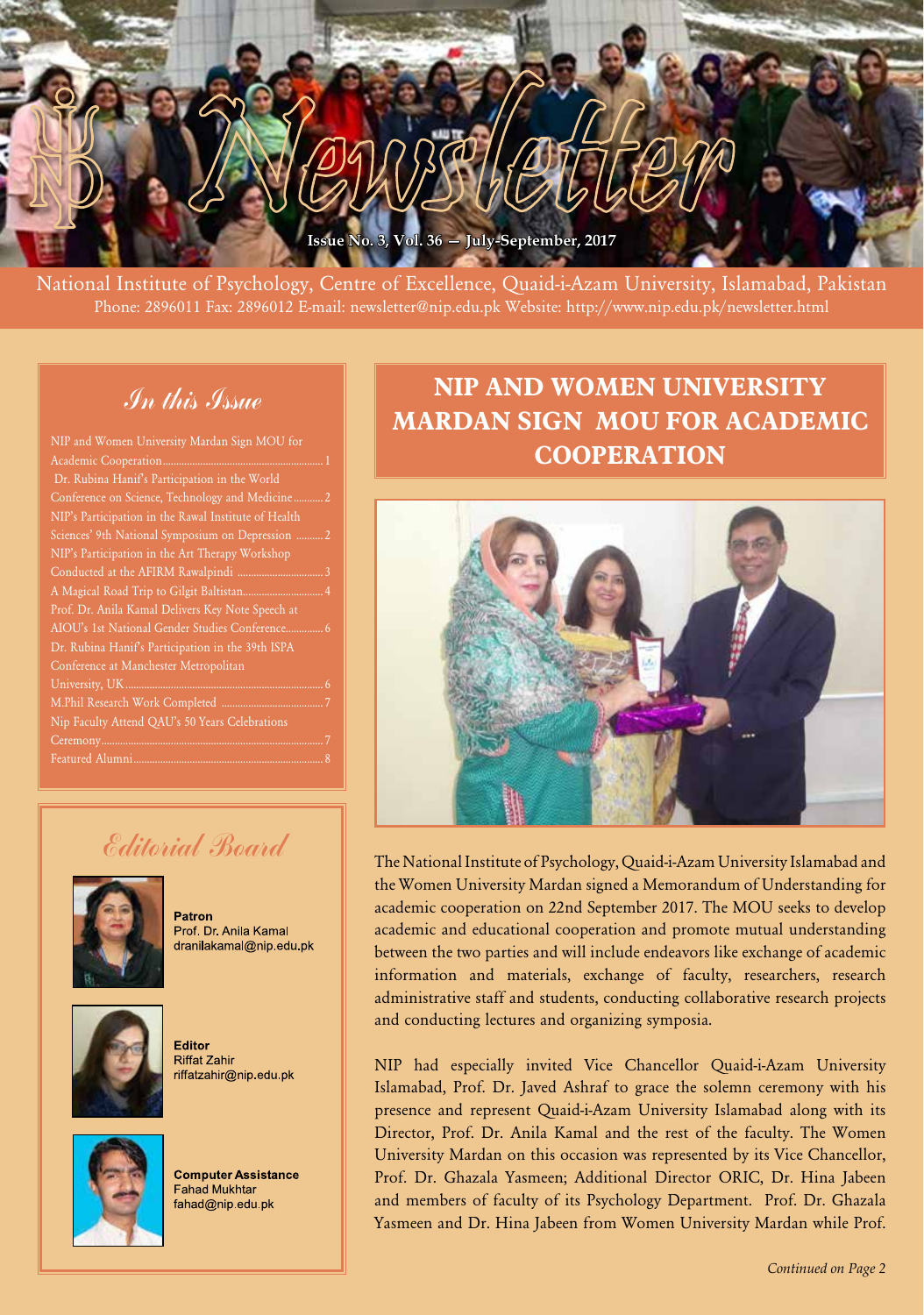#### NIP Activities



*Continued from Page 1*

Dr. Anila Kamal and Dr. Rubina Hanif from NIP signed the MOU. Dr. Hina Jabeen and Dr. Rubina Hanif were given the responsibility of liason officers from Women University Mardan and NIP respectively to coordinate the specific agreed upon as per the MOU. *Reported by: Ms. Riffat Zahir*

### **DR. RUBINA HANIF'S PARTICIPATION IN THE WORLD CONFERENCE ON SCIENCE, TECHNOLOGY AND MEDICINE**



Dr. Rubina Hanif, Tenured Associate Professor, NIP, delivered a Key Note Seminar on Optimum Functioning in Society: Focusing Mental Health and Well-Being at the World Conference on on Science,

Technology & Medicine held in Dubai, UAE on 12th – 14th August, 2017. The conference was organized by the Asian Association of Science Editors.

The major feature of this seminar was the discussion on multiple determinants to enhance positive mental health. The main highlights from the discussion were that mental health and mental illness are determined by social, psychological, and biological factors and that mental health and mental illness have a clear relationship with indicators of poverty, including low levels of education and also that on macro level, mental health for each person may also be affected by individual factors and experiences, social interaction, societal structures and resources, and cultural values. *Reported by: Dr. Rubina Hanif*

# **NIP'S PARTICIPATION IN THE RAWAL INSTITUTE OF HEALTH SCIENCES' 9TH NATIONAL SYMPOSIUM ON DEPRESSION**

The Department of Psychiatry and Behavioral Sciences, College of Medicine, Rawal Institute of Health Sciences Islamabad organized its 9th National Symposium on Depression on September 16th, 2017 at the Pearl Continental Hotel Rawalpindi in

collaboration with Pakistan Association for Social Psychiatry (PASP), Pakistan Academy of Family Physicians-Rawalpindi-Islamabad, Pakistan Medical Association (PMA) Rawalpindi-Islamabad Branch

*Continued on Page 3*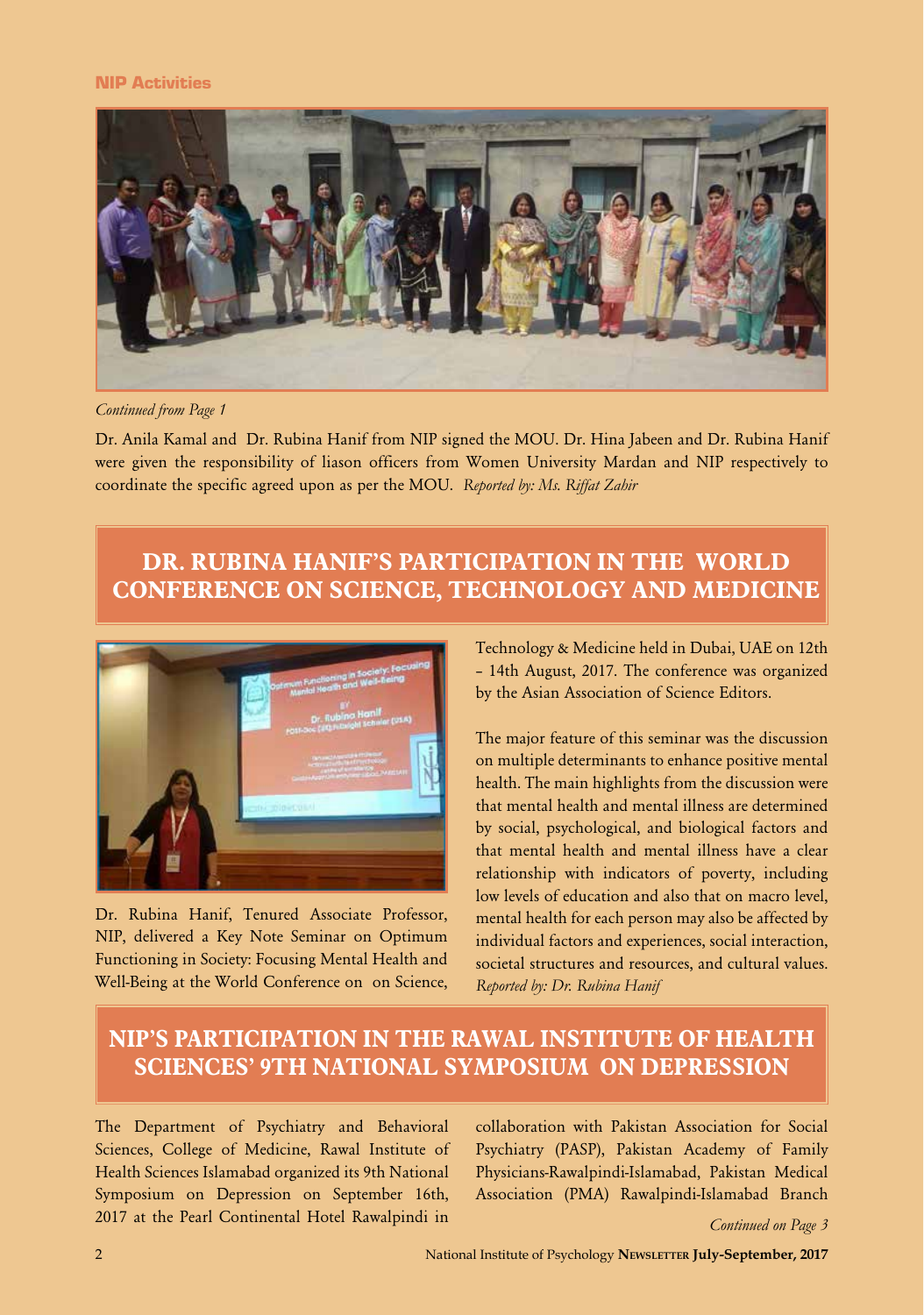#### NIP Activities

and Welfare Association Association Lahore.

A group of NIP students accompanied by Dr. Irum Naqvi and Dr. Syeda Razia Bukhari attended the symposium and presented their research papers in the scientific sessions. The titles and authors of these research papers were: **Impact of Stigma on Quality of Life among Patients with Chronic Depressive Disorders** by Dr. Syeda Razia Bukhari, **Relationship of Self-Compassion, Depression, Anxiety and Stress Among Young Adults** by Umamah Ashraf Malik and Dr. Syeda Razia Bukhari, **The State of Depression and Psychological Well Being among Sojourns** by Mubeen Akhtar, Dr. Anila Kamal, Aliya Abdul Hayee, and Sara Imtiaz, **Relationship between Premenstrual Syndrome and Depression among Adults Females** by Firdous Afzal and Dr. Syeda Razia Bukhari, **Relationship between Adjustment to University Life and Depression among University Students** by Tabassum Ejaz and Dr. Syeda Razia Bukhari, **Relationship of General Self-efficacy and Depression among University Students**  by Amenah Rashid and Dr. Syeda Razia Bukhari, **Prevalence of Depression among University Students with Reference to Demographic Factors** 



**(Gender, SES & Family Structure)** by Syeda Ishrat Fatima, Dr. Syeda Razia Bukhari and Dr. Haroon Ur Rashid, **Relationship between Depression and Life Satisfaction among Young Adults** by Farhana Saba and Dr. Syeda Razia Bukhari, **Mediating Role of Sleeping Hours, BMI, Socialization, Physical and Psychological Illnesses: Bi-directional Relationship of Executive Dysfunctioning and Geriatric Depression** by Saira Javed and Dr. Rubina Hanif, **Relationship of Perceived Social Support and Depression among Diabetic Patients** by Misbah Khan and Dr. Syeda Razia Bukhari and **Psychological Distress and Coping Strategies among Pregnant Women** by Dr. Irum Naqvi. *Reported by: Ms. Riffat Zahir*

**NIP'S PARTICIPATION IN THE ART THERAPY WORKSHOP CONDUCTED AT THE ARMED FORCES INSTITUTE OF REHABILITATION MEDICINE (AFIRM) RAWALPINDI**



Dr. Nelofer Kiran Rauf and two NIP M.Phil scholars, Umm-e- Eman Syed and Sabah Ali attended an Art Therapy Workshop conducted at the Armed Forces Institute of Rehabilitation Medicine (AFIRM), Rawalpindi on 27th July, 2017 on its final day. The resource person for the week long workshop was Ms. Maryam Ajmal, a Pakistani research student in the area of Art Therapy at the Yaar University Izmir, Turkey. The therapist shared and demonstrated some novel techniques to cater to a person's physical and



psychological challenges to achieve personal well-being and improved levels of functioning. These techniques included Lahad's 6 piece story making and tree drawings that can help people express those thoughts, emotions, and experiences that may be difficult to speak out. The workshop was attended by more than 50 participants who were mostly professionals, belonging to 11 different institutes and universities. Feedback from the participants of the workshop was very positive. *Reported by: Sabah Ali*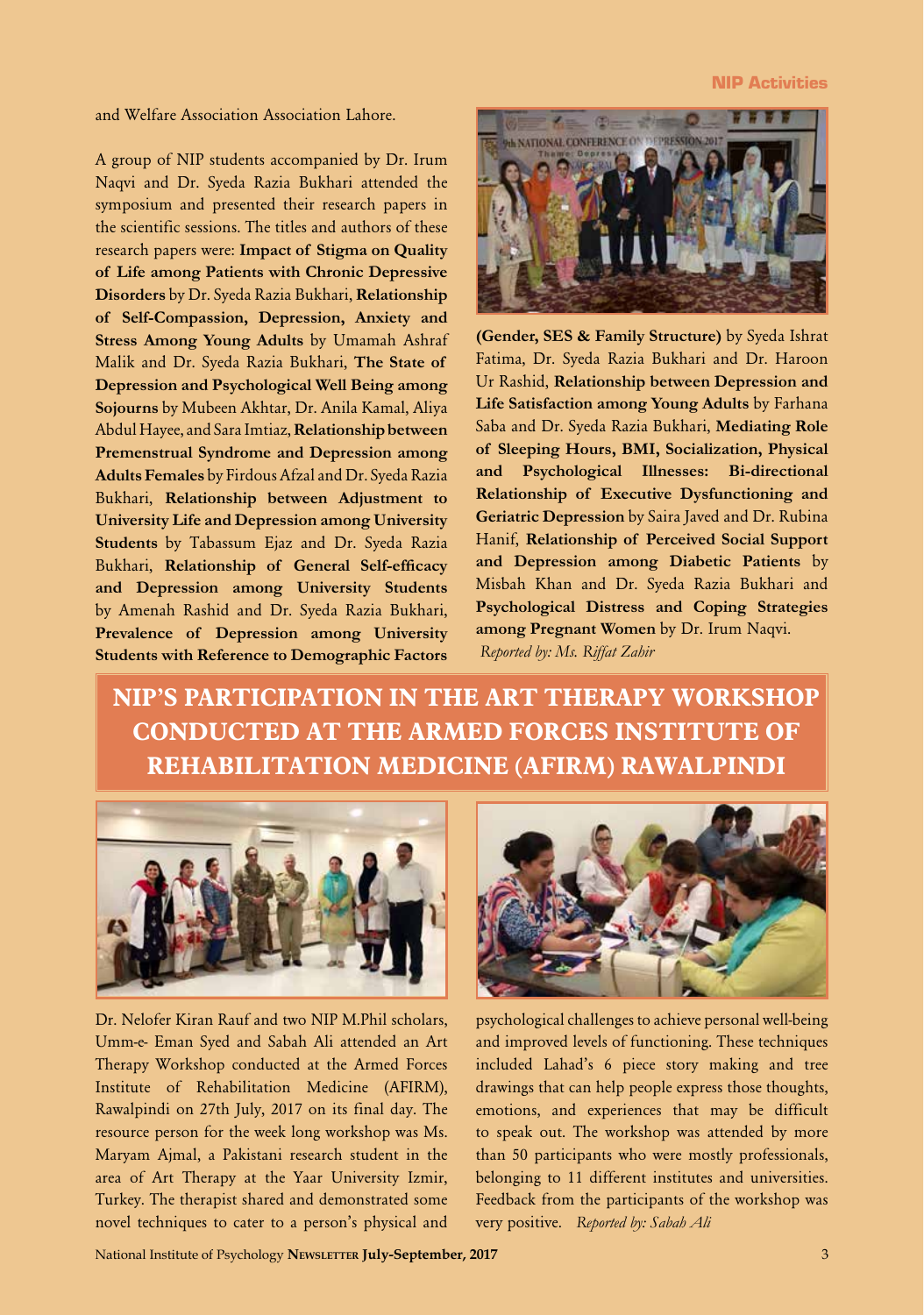### **A MAGICAL ROAD TRIP TO GILGIT BALTISTAN**

Travelling is arguably one of life's most enriching experiences. The morning of 5th July, 2017 brought an opportunity for one such experience for many students and faculty of NIP as it was the day when our annual five-day stay trip was to leave for Gilgit Baltistan. The trip had been planned in collaboration with PTDC Rawalpindi and was to drive through many scenic towns and tourist attraction points of the area.



The travel group left NIP around 10 a.m. in a caravan of three coasters and soon we were cruising on N-5 while listening to music and enjoying the scenery. After passing through Taxila, Wah and Hasan Abdal, we made our first stop near the town of Haripur for a much needed snack break in form of pakoras. Later, we passed through Abbottabad and Manshera before having lunch at a roadside restaurant in Balakot along the bank of Kunhar River. Setting off from Balakot after lunch alongside the raging Kunhar River, we arrived at Kiwai, a small village on the bank of River Kunhar, where spring water coming from the mountain above provides an excellent retreat. Locals have set up hotels alongside the spring and we chose to make our stop at the very well-known Abshar Café for tea. The café has tables, chairs and charpoys placed in the running water from the spring's waterfall and consuming tea and snacks and/or soaking feet in this water while sitting at tables placed in the chilly water is an experience that a large majority of visitors try at this spot to relax and soothe their tired feet. It was almost dark when we resumed our journey and set off for Naran where our dinner and night stay had been planned.

The next morning, we woke up to a breathtaking view in Naran and immediately after breakfast started our long journey towards Gilgit, the final destination of the day. With the increasing altitude the scenery became pleasantly alpine with pine-clad mountainsides

flanking the fast, blue Kunhar River. Passing through Jalkhand and Batakundi, we stopped at Lulusar Lake that is some 48 kilometers away from Naran, on the road ascending towards Babusar Pass. After a short session of selfies and refreshments we continued our journey along the scenic route to Babusar Pass after traversing a narrow, winding road. The Babusar Pass connects the Kaghan Valley to Gilgit Baltistan and offers a fantastic panorama of eternally frozen peaks and windswept valleys that left us spell bound.

The landscape changed dramatically as we descended from Babusar top and approached Chilas. The green mountains were replaced by rugged terrain; the valley was widening and the mountain peaks beginning to soar higher and higher. Stone and shale made up most of the landscape, broken free from the towering mountains and carried along by the Indus River that became visible as we got onto the Karakoram Highway once again at Chilas to get to Gilgit City. Travelling on the world famous Karakoram Highway was an unforgettable experience and left us in complete awe of the surrounding mountains that grew ever more grandiose on the horizon and every corner we turned around shouted at us to take yet another picture. The sheer scale of the scenery we were driving through now was immense; all man made things were dwarfed in



comparison to the soaring peaks. The two interesting and worth mentioning places that we witnessed on the way to Gilgit were the Nanga Parbat view point at Thilachi and the unique geographical venue near Jaglot where three great mountain ranges of world make a junction (Himalayas, Karakoram and Hindu Kush) close to where River Indus, flowing down from lofty mountains of of Skardu, joins with River Gilgit, one its main tributaries. It was late afternoon when we reached our hotel in Gilgit. After taking lunch some of us went to explore the city while others chose to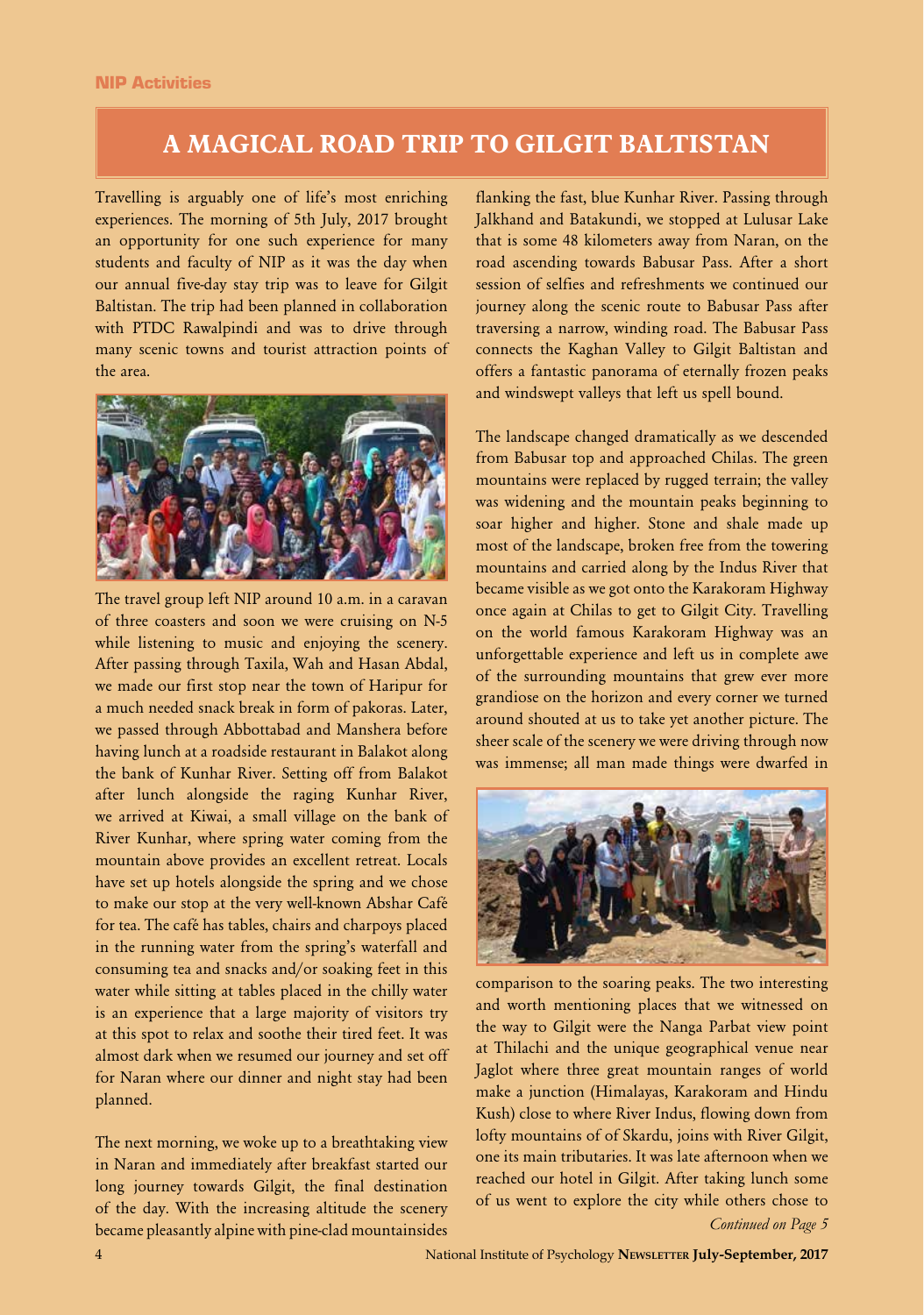#### NIP Activities

take some rest before dinner.

After having breakfast in Gilgit the next morning, we started off our journey towards Hunza. Everyone was excited and looked forward to seeing the prime attraction of the trip, the Khunjerab Pass on the Pak-China Border. On the way, we made our first stop at the famous Rakaposhi view point to have a look at the Rakaposhi Peak. We sat along the stream from the surrounding mountains to enjoy this marvelous place and took pictures. There was a restaurant, some roadside food stalls and a gems and a handicraft shop too that many of us visited. Along the way we passed through the Attabad Lake and the series of the 7-kilometer-long five Attabad Tunnels and bridges which are an engineering wonder made with Chinese collaboration. The water of the lake is a striking turquoise shade of blue, surrounded by mountains and it's crazy to think it didn't even exist until 2010 when a devastating landslide led to its formation. The Attabad Tunnels provide alternative route to Gojal Valley which remained cut-off from rest of the region due to the landslide that blocked the Karakoram Highway and created the Attabad Lake. The second stop of the day was made for lunch at a small hotel in Passu that was very close to Passu Glacier and the magnificent Passu Cones, a series of mountains pointed as nails. After about 2 hours from Passu we reached Sost, the last town on Karakoram Highway before the Pak-China Border. Sost is a custom and immigration point for passenger and cargo transport because all traffic crossing the Pakistan-China border passes through it.

The road that connects Sost with the Khunjerab Pass is a twisting 90 km stretch that goes through snowy peaks and plains, with yak herds grazing. There was a gradual ascent until finally, the gate of the Khunjerab



Pass came into view. We had to park our vehicles at some distance from the gate and walk there. However, nothing had really prepared us for the cold that greeted us the moment we stepped out of our coasters. The

extremely cold wind, the near freezing temperature and the change in air pressure left most ears ringing and heads reeling. After hurriedly making our way to the gate, we took a few pictures and quickly headed back. The daylight was almost gone when we set off for our return journey to Hunza. Our destination that evening was Marcopolo Hotel in Gulmit for our night stay.



The next morning we were thrilled to find that the hotel offered captivating views of the mighty Passu Cones and Hunza River. After breakfast and taking loads of pictures of the beautiful surroundings, we left the hotel for our return journey towards Chilas where we were to spend the last night of the trip. On the way, we stopped at Attabad Lake for a while to experience its serene beauty and take photographs. The 22-kilometers long lake is located some midway between Gulmit and Karimabad and is filled with the waters of River Hunza. The next stop on the way was Karimabad, the capital of Hunza Valley where we looked forward to hiking up to the Baltit Fort through the Main Karimabad Bazar. After about a 20-minute steep uphill walk along a cobblestone path, we reached the 700 year old fort and became part of a guided tour complete with a narration of its fascinating history and how its inhabitants used to live over the years. The lunch was taken at a small roadside hotel at the Nanga Parbat view point on the Karakoram Highway before setting off to Chilas where we were to have dinner and spend the last night of the trip.

We left for our long return journey to Islamabad with a heavy heart from our hotel in Chilas at 9 a.m. the next morning. On the way, we stopped at the Babusar Pass, Naran and Abshar Café, Kiwai and reached Islamabad some 15 hours later around 2 a.m. feeling extremely tired but happy to have made beautiful memories that would last a long time. The trip not only gave all of us a respite from our daily routines; also it gave us the chance to explore and experience a region that is ridiculously beautiful to an extent that even the best pictures really don't do it justice! *Reported by: Ms. Riffat Zahir*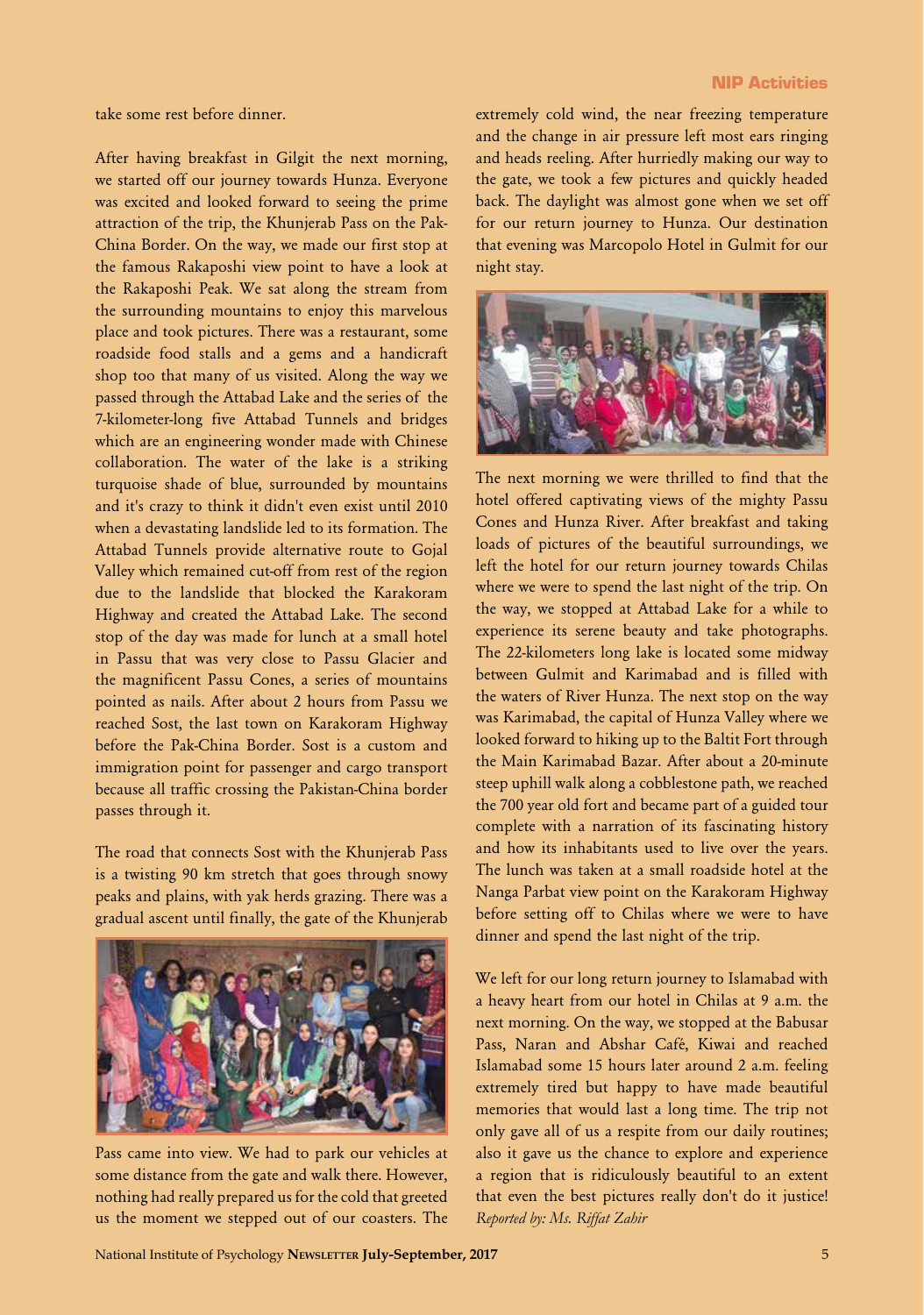# **PROF. DR. ANILA KAMAL DELIVERS KEY NOTE SPEECH AT AIOU'S 1ST NATIONAL GENDER STUDIES CONFERENCE**



NIP Director, Prof. Dr. Anila Kama attended the 1st National Gender Studies Conference held by the Department of Gender and Women Studies, Allama Iqbal Open University Islamabad on 10th August, 2017 and delivered the key note speech in its concluding session. The two-day conference had provided a platform to academics, researchers, and students from the discipline of Gender &



Women Studies and Social Sciences for exchange of experiences, ideas and innovations in doing empirical Gender Research. The title of Dr. Kamal's key-note speech was 'Sexual and Reproductive Health of Youth in Pakistan' and she presented a detailed review on the topic. A floral bouquet and a shield were presented to Dr. Kamal on this occasion. *Reported by: Ms. Riffat Zahir*

# **DR. RUBINA HANIF'S PARTICIPATION IN THE 39TH ISPA CONFERENCE AT MANCHESTER METROPOLITAN UNIVERSITY, UK**

Dr. Rubina Hanif, Tenured Associate Professor, NIP, presented a research paper at the 39th International Conference of School Psychology Association at Manchester Metropolitan University, UK held on 18th – 23rd July, 2017. The topic of her presentation was "Effects of Perceived Parental Conditional Regard on Emotional State of Adolescents: Gender as Moderator" The research paper had been coauthored by Ms. Ayesha Saeed and Ms. Raiha Aftab.

The research was conducted to investigate the effect of gender on upbringing of adolescents by using the parenting practice of perceived parental conditional regard and their emotional state. The research was carried out on the sample of 646 (321 boys and 325 girls) adolescents. The data was collected from different public and private educational institutes of Rawalpindi, Islamabad, Lahore, Chakwal and Sargodha. The findings suggested that the girls in the collectivistic culture like Pakistan are brought up in protective environment; they are supposed



to reappraise their emotions according to their circumstances and enact the desired behavior to develop their healthy and positive affiliation toward their parents. Further, perceived parental conditional regard given by mothers showed positive relationship with negative emotional state while perceived parental conditional regard given by fathers showed positive relationship with positive emotional state as well as with negative emotional state.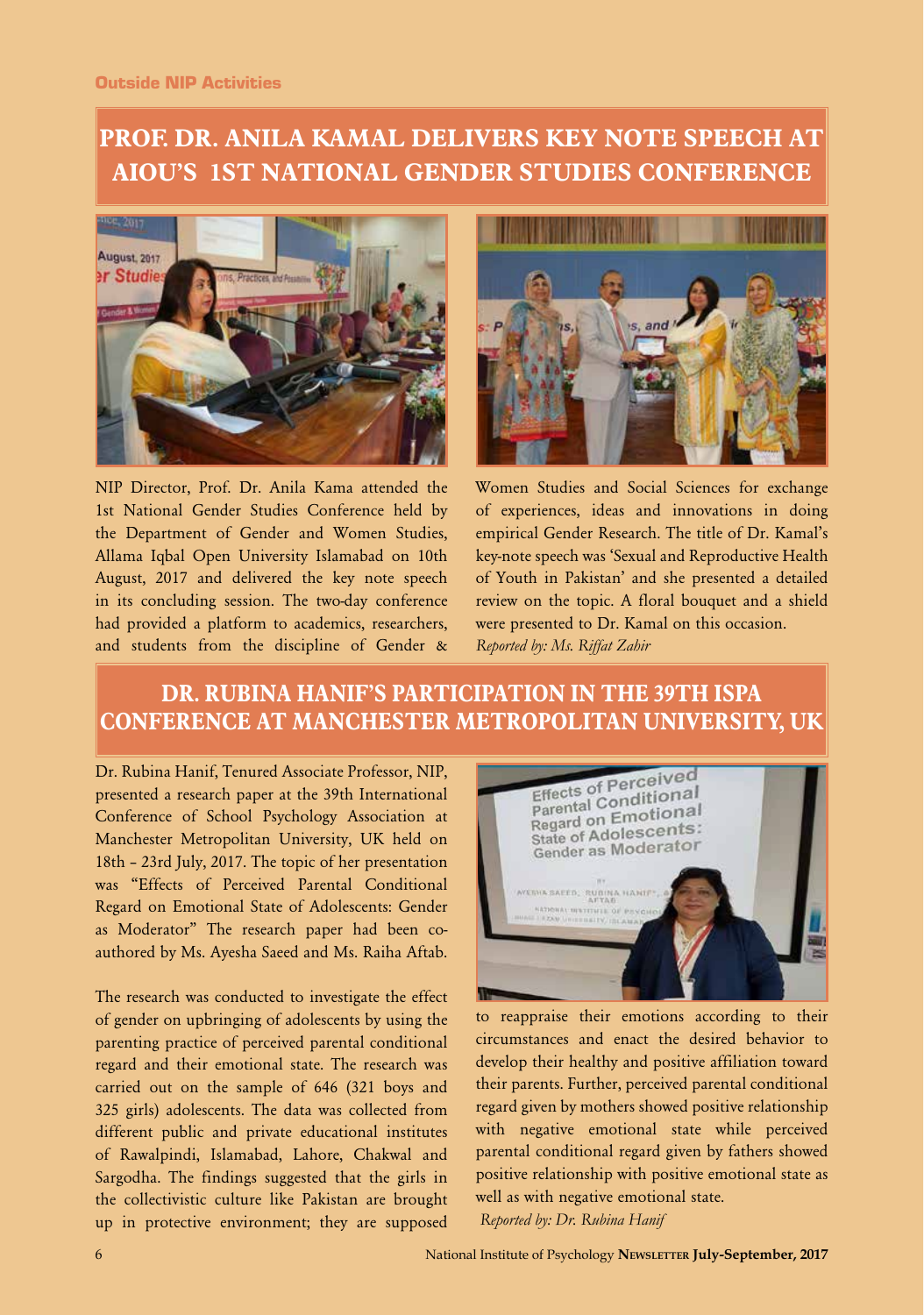### **M.PHIL RESEARCH WORK COMPLETED**

#### **Dania Javaid (2017).**

Impact of Traumatic Event on Quality of Life: Exploring the Role of Rumination, Post-traumatic Growth and Perceived Social Support (Unpublished M.Phil. Dissertation). National Institute of Psychology, QAU, Islamabad, Pakistan.

This cross sectional study was conducted to examine the relationship between impact of traumatic event and quality of life. Also it aimed to explore the mediating role of intrusive and deliberate rumination, post traumatic growth and perceived social support between study variables. The development of traumatic appraisal questionnaire in order to measure impact of traumatic event was also one of the major objectives of the study. Traumatic Appraisal Questionnaire, (indigenously developed); WHO- Quality of Life-BREF (QOL-Bref) developed by (Orley, Kuyken, Sbazo, WHOQOL Group, 1995) and translated by Khalid & Kausar (2006); Event related rumination inventory (ERRI), originally developed by Cann, Calhoun, Tedeschi, Triplett, Vishnevsky, and Lindstrom (2011) and translated by Aslam and Kamal (2013); The Post Traumatic Growth Inventory Short Form (PTGI), developed by Tedeschi and Calhoun (2004) and translated by Aslam and Kamal (2013); in order to measure perceived social support, Multi-Dimensional Scale of Perceived Ssocial Support, (MSPSS) developed by Zimet, (1988) and translated by Zafar & Kausar, (2013) was used. A sample of 400 individuals above 18 years ( $M = 34.28$ ,  $SD = 12.68$ ) of age were selected to participate in the current study. The results indicated that the impact of traumatic event was

significantly negatively correlated with quality of life, all of its domains and perceived social support; positively correlated with intrusive and deliberate rumination and uncorrelated with post traumatic growth. Intrusive and deliberate rumination was significantly positively correlated with one another, with post traumatic growth and quality of life but uncorrelated with perceived social support. Post traumatic growth, perceived social support and quality of life was correlated significantly with each other. Furthermore, it was found that the impact of an event significantly predicted intrusive rumination. Deliberate rumination was significantly predicted by impact of an event and intrusive rumination. The post traumatic growth was predicted significantly only by deliberate rumination when the effect of impact of traumatic event, intrusive and deliberate rumination on PTG was explored while no effect of intrusive rumination and impact of traumatic event on PTG was observed. The combined effect of impact of traumatic event, intrusive rumination and post traumatic growth on perceived social support was found to be significant but the effect of deliberate rumination was found to be non significant. Moreover, it was found that quality of life was significantly predicted by impact of traumatic event, post traumatic growth and perceived social support whereas intrusive and deliberate rumination was found to be non significant in predicting quality of life. It was found through model testing that intrusive rumination, deliberate rumination, post traumatic growth and perceived social support significantly mediated the relationship of impact of traumatic event and quality of life and all of its domains i.e., physical health, psychological health, social relationships, environmental functioning and global functioning.

### **NIP FACULTY ATTEND QAU'S 50 YEARS CELEBRATIONS CEREMONY**



On 13th July, 2017, Quaid-i-Azam University completed fifty years of its establishment. The significant day was celebrated by holding a ceremony on the university campus. Dr. Mukhtar Ahmed Chairman Higher Education Commission (HEC) was the chief guest on this occasion. A cake was cut and commemorative shields were distributed among star alumni of the departments of the university who made extraordinary contribution to their respective fields. NIP was represented in the event by the presence of its Director, Prof. Dr. Anila Kamal and members of the faculty including Dr. Irum Naqvi, Ms. Riffat Zahir, Ms. Arooj Mujeeb and Ms. Sara Imtiaz. *Reported by: Ms. Riffat Zahir*

National Institute of Psychology **Newsletter July-September, 2017** 7